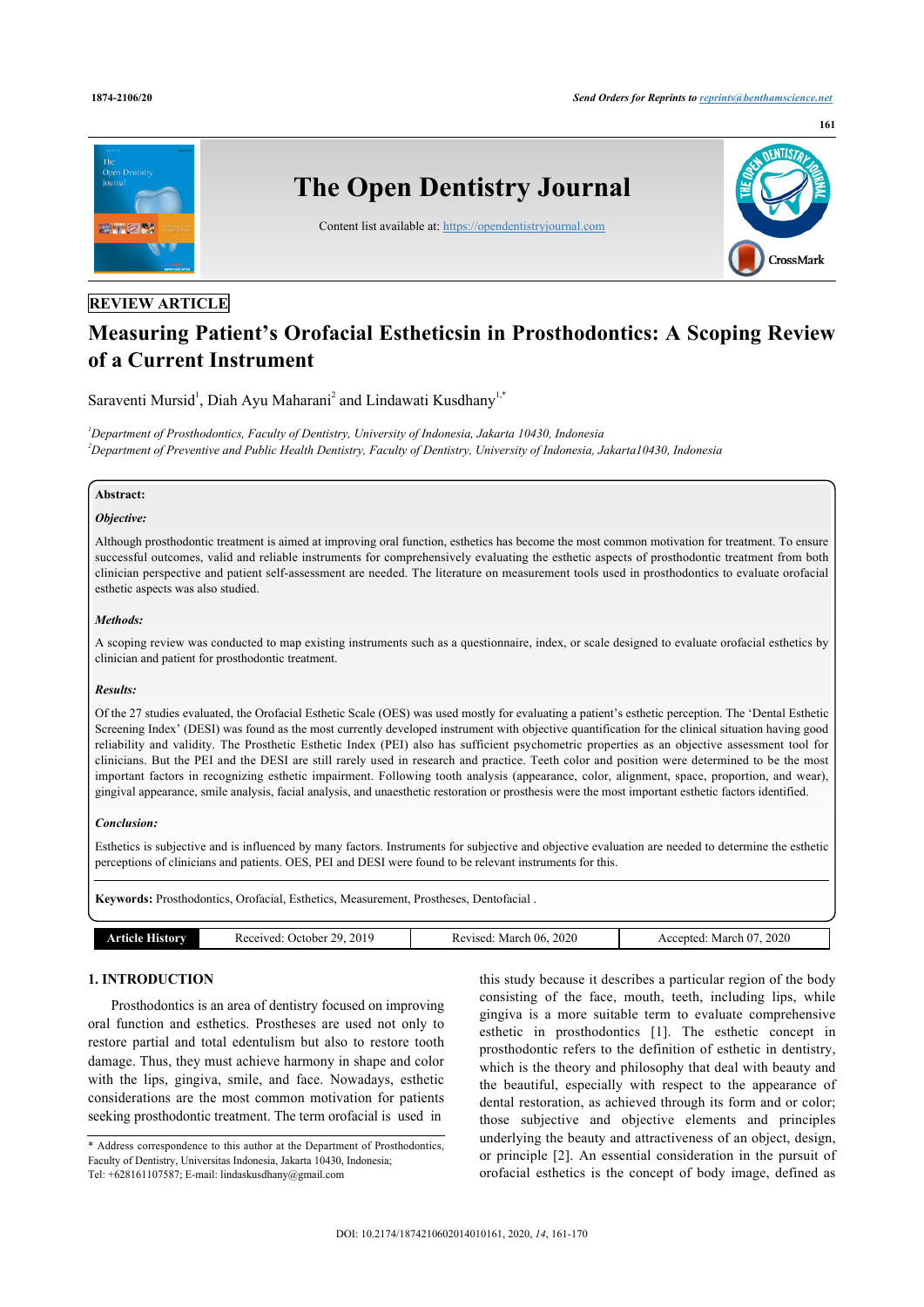each individual's mental picture of his or her appearance. The role of esthetics in prosthodontic treatment is strongly related to the individual's self-esteem, psychosocial perspective, and, ultimately, his/her quality of life [\[3](#page-8-2), [4\]](#page-8-3). Therefore, esthetic interpretation during oral reconstruction should not be simply a subject of personal taste, from either the clinician's or patient's point of view. The patient's perception of his/her oral health status, including esthetic perception as a subjective measure, is a significant component for measuring treatment outcomes [\[5](#page-8-4)]. This subjectivity makes the assessment of esthetics challenging because the final result has to satisfy the patient's esthetic perception, which should be one of the outcomes measured in prosthodontic treatment [[6](#page-8-5)].

Clinical assessment is an important process to ensure successful prosthodontic treatment outcomes. Generally, esthetic analyses of prosthodontic treatment consist of several parameters, including facial, dentolabial, tooth, gingival, and smile analyses [[7,](#page-8-6) [8](#page-8-7)]. Some experts have separated dental and facial esthetics into macroelements and microelements [[9\]](#page-8-8). A previous study established seven quantifiable parameters for orofacial esthetics from a literature review: smile line, lip line, incisal offset, location of the dental and facial midline, incisor angulation, and width-to-height ratio of anterior maxillary teeth, gingival contour and root coverage, and papilla height [[10\]](#page-8-9). However, there are no specific esthetic guidelines developed by a consensus of esthetic experts and the clinical evaluation; therefore, it often varies.

Esthetic perception is subjective for both clinicians and patients. Age, gender, and psychosocial factors influence patients' perception and both gender and culture have [bee](#page-8-10)n reported to influence the clinician's judgment of esthetics [11]. The esthetic conception is abstract and subjective; therefore, formulating a concrete treatment goal and good communication between dentists and patients is essential. Valid and reliable instruments are needed to systematize and accelerate this process. The purpose of this study is to review the published literature assessing the valid and reliable standardized instruments used in prosthodontics to evaluate orofacial esthetics by clinicians and patients. This study also aims to determine the orofacial esthetic aspects evaluated by patients and clinicians using existing measuring instruments.

### **2. MATERIALS AND METHODS**

<span id="page-1-0"></span>A scoping review was performed to identify the instruments that currently exist for assessing orofacial esthetic aspects and to investigate the elements that play a role in both the patient's perception and the clinician's evaluation in prosthodontics. Scoping reviews are useful for mapping, collating, and summarizing existing literature on a topic and can assist researchers in id[ent](#page-8-11)if[yin](#page-8-12)g the nature and extent of the current research evidence [12 - 14]. Scoping studies differ from narrative or literature reviews because the scoping process requires analytical reinterpretation of the literature. Unlike the systematic review that might typically focus on a well-defined question where appropriate study design can be identified in advance, a scoping study tends to address broader topics where

many study designs might be applicable. The systematic review might aim to provide answers to questions from a relatively narrow range of quality assessed studies, while a scoping study is less likely to seek to address very specific research questions nor, consequently, to assess the quality of included studies. The scoping review was chosen for this study because we need to identify and map the available evidence with a broader scope in a structured process that fulfils our study purposes. The five stages of the scoping review consist of identifying the research question, identifying relevant studies, study selection, charting the data, and collating, summarizing, and reporting results [[12\]](#page-8-11). "What instruments are currently available to measure esthetics in prosthodontics?" was the question used as a guide for literature searches.

The approach to searching for this review followed the steps method recommended for systematic review using Preferred Reporting Items for Systematic Review and Meta-Analysis (PRISMA) flow diagram (Fig. **[1](#page-1-0)**).

The review focused on all available published Englishlanguage studies from the last 15 years. The PubMed, EBSCO, Pro Quest, and Google Scholar databases were searched using terms from Medical Subject Headings (MeSH) 2016 and other terms. The search strategy included combinations of the following MeSH terms: dental esthetics, perception, selfassessment, questionnaires, and scales to expand search coverage. Other keywords such as dentofacial esthetics, orofacial esthetics, dental appearance, satisfaction, and smile esthetics, were also used to find potentially eligible studies to be included in the review. The selected articles were screened by title and abstract. Studies related to orthodontics, malocclusion, and cleft abnormalities, as well as studies related to prosthodontics performed without using instruments such as questionnaires, scale, or index to assess esthetics were excluded from the study. Articles on implant research were not included because the assessment of implant esthetics mostly evaluates specific micro esthetic parameters [[15\]](#page-8-13). The article selection process is described with the inclusion and exclusion criteria in Table **[1](#page-2-0)**.

### **3. RESULTS**

This study adapted the search strategy method from Preferred Reporting Items for Systematic Reviews and Meta-Analysis statement's flowchart [\[16](#page-8-14)] (Fig. **[1](#page-1-0)**). After applying the inclusion and exclusion criteria to the titles and abstracts of the 92 articles found with the aforementioned search terms, 27 fulltext articles were considered suitable for further analysis.

Tables**2** and**3** describe the instruments available from 2006 until 2020, representing the chronological overview of orofacial esthetic instruments for self-evaluation by the patient, and clinician evaluation.

The esthetic aspects of each instrument were evaluated, as well as their measurement method and psychometric properties. The studies were charted, and summaries were drafted, including the author, journal, publication year, aim, sample, and the instrument used. Table**4** summarizes the instruments identified through the scoping review.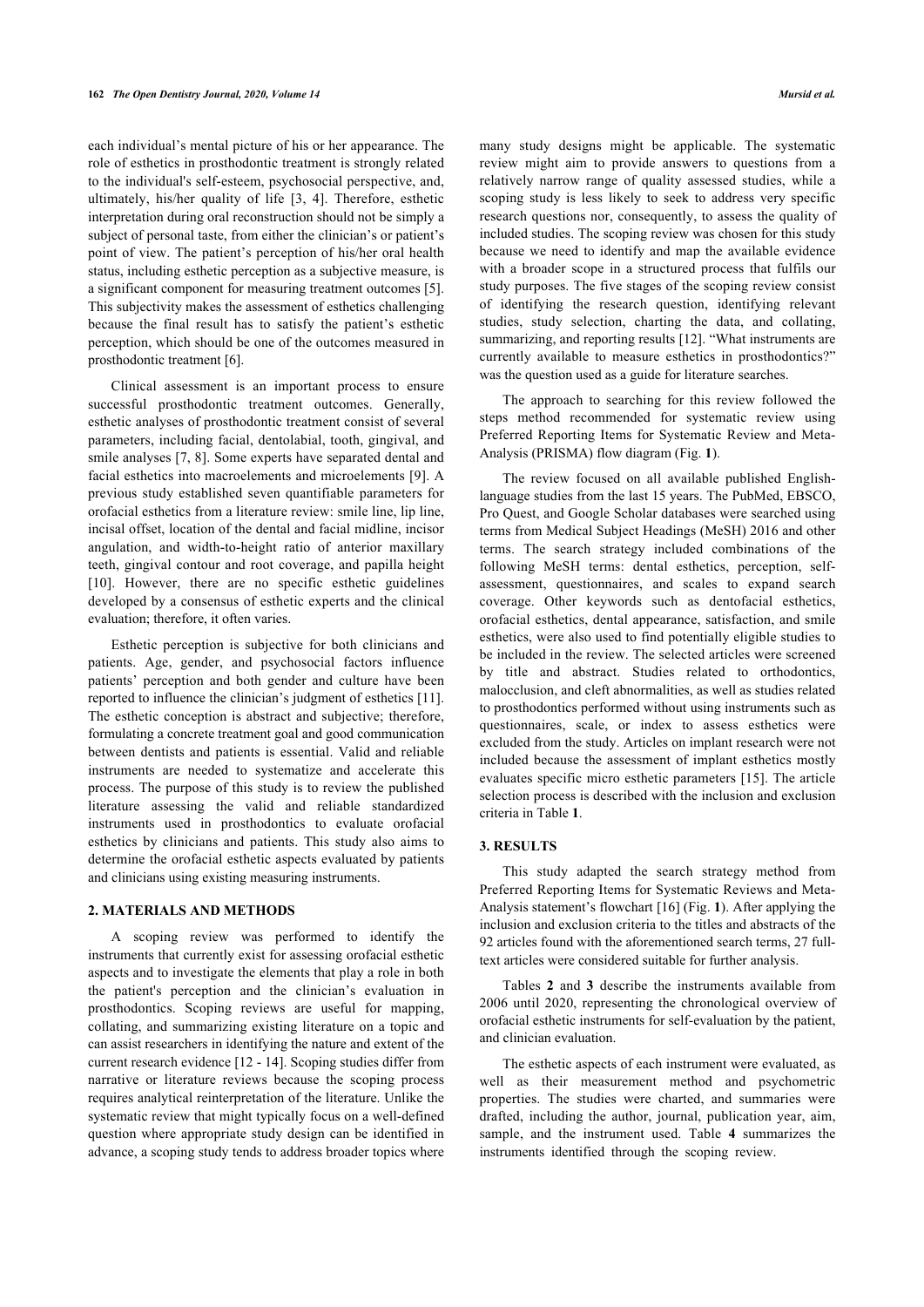### *Measuring Patient's Orofacial Estheticsin in Prosthodontics The Open Dentistry Journal, 2020, Volume 14* **163**



**Fig. (1).** The flow of search strategy process in accordance with the Preferred Reporting Items for Systematic Review and Meta-Analysis (PRISMA) statement.

### <span id="page-2-0"></span>**Table 1. Inclusion and exclusion criteria for article selection.**

| Criteria     | <b>Inclusion</b>                                                                                                                                            | <b>Exclusion</b>                                                                                                                                                      |
|--------------|-------------------------------------------------------------------------------------------------------------------------------------------------------------|-----------------------------------------------------------------------------------------------------------------------------------------------------------------------|
| Period       | From April 2006 to January 2020                                                                                                                             | Outside the date range                                                                                                                                                |
| Language     | English                                                                                                                                                     | Non-English                                                                                                                                                           |
| Article Type | Original article, Clinical research                                                                                                                         | Not original research, peer-reviewed journal article and or unpublished                                                                                               |
| Subjects     | Adults (18 years old and above)                                                                                                                             | Children (under 18 years old)                                                                                                                                         |
|              | Study focus Instruments that evaluate orofacial esthetics in prosthodontics<br>or restorative dentistry, and patient satisfaction with dental<br>appearance | Orthodontic scales and indexes, Orthodontic malocclusion, Quality of<br>life questionnaires, Assessment by a Layperson, Cleft lip or cleft palate,<br>Dental implants |

## <span id="page-2-1"></span>**Table 2. Chronological overview of orofacial esthetic instruments for self-evaluation.**

| <b>Authors and Year</b>            | <b>Name of Instrument</b>                                                | Items                                                                                                                                                                                                                                                                                                                                                                                                                                                                                             | <b>Response</b>            | <b>Psychometric Properties</b> |
|------------------------------------|--------------------------------------------------------------------------|---------------------------------------------------------------------------------------------------------------------------------------------------------------------------------------------------------------------------------------------------------------------------------------------------------------------------------------------------------------------------------------------------------------------------------------------------------------------------------------------------|----------------------------|--------------------------------|
| Wolfart et al. 2006                | Participants'<br>satisfaction with<br>dental appearance<br>questionnaire | Maxillary anterior teeth (length and harmony);<br>Teeth (exposure while smiling, spacing,<br>midline, appearance, position, proportion, color,<br>unpleasant condition); Others (gum visibility,<br>wish for different teeth, hiding teeth, feel old<br>because of teeth)                                                                                                                                                                                                                         | Five-point<br>Likert scale | Not available                  |
| Samorodnitzky-Naveh et<br>al. 2007 | Questionnaire of<br>dental satisfaction                                  | Patient satisfaction with dental condition; Teeth<br>overall (appearance, color, crowding, alignment,<br>protrusion); Anterior teeth (nonesthetic<br>restoration, fracture); Others (hiding teeth while<br>smiling); Satisfaction with previous esthetic<br>treatments; Orthodontic treatment, teeth<br>whitening; Anterior teeth (crowns, implants,<br>root canal); Desired esthetic dental treatments;<br>Teeth (general appearance improvement,<br>whitening, alignment, anterior teeth crown) | Yes/No                     | NA.                            |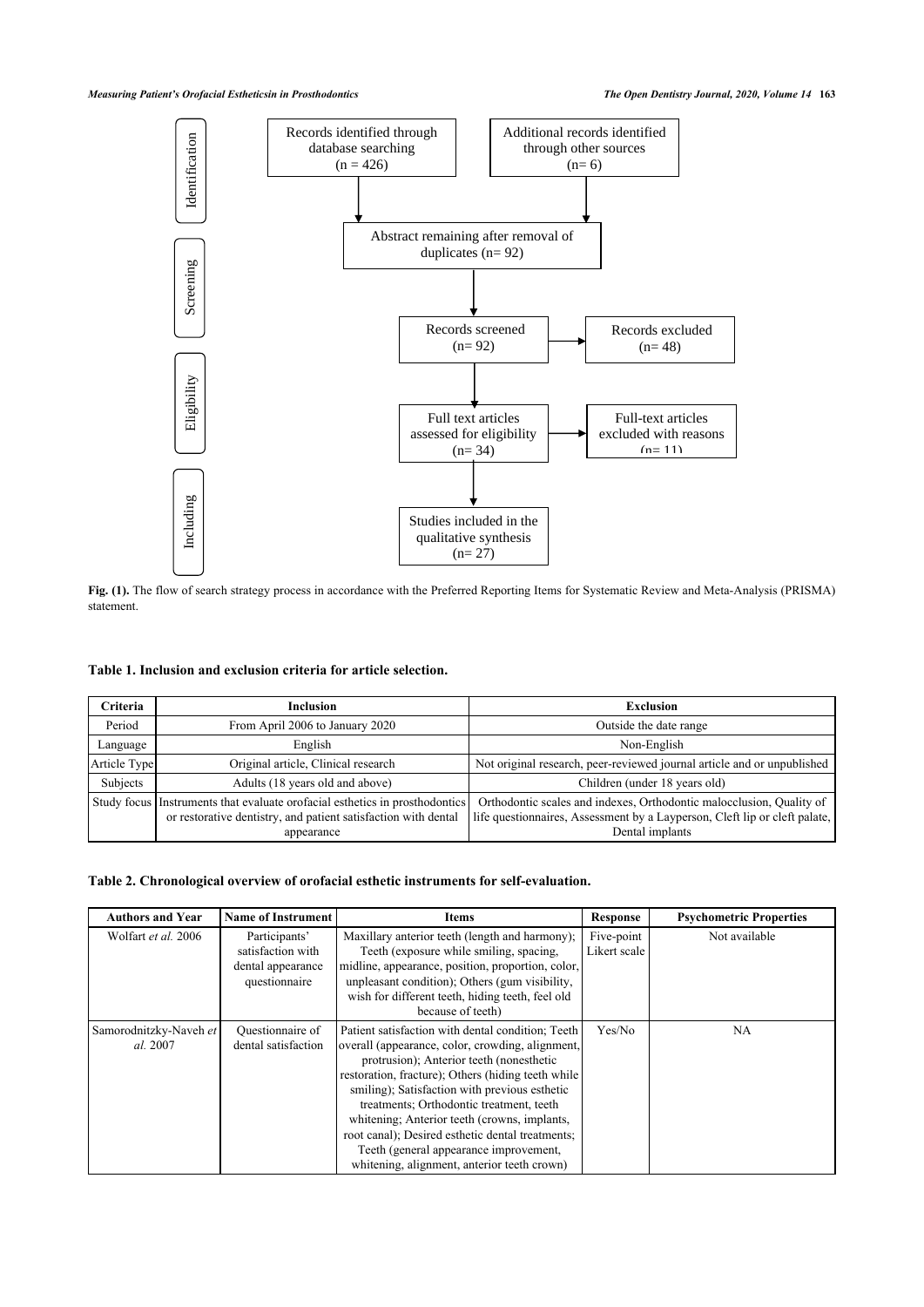# **164** *The Open Dentistry Journal, 2020, Volume 14 Mursid et al.*

*(Table 2) cont.....*

| <b>Authors and Year</b>   | <b>Name of Instrument</b>                                                                 | <b>Items</b>                                                                                                                                                                                                                                                                                                                                                   | <b>Response</b>            | <b>Psychometric Properties</b>                                                                 |
|---------------------------|-------------------------------------------------------------------------------------------|----------------------------------------------------------------------------------------------------------------------------------------------------------------------------------------------------------------------------------------------------------------------------------------------------------------------------------------------------------------|----------------------------|------------------------------------------------------------------------------------------------|
| Tortopidis et al.<br>2007 | Self-evaluation<br>questionnaire of<br>esthetic treatment<br>need                         | Self-evaluation of esthetic perception (12<br>items):<br>Smile, embarrassed about teeth condition, teeth<br>color, gingival inflammation, the shape of upper<br>central teeth, visible gum, teeth malposition,<br>smile appearance, esthetic treatment need.                                                                                                   | Yes/No                     | Good reliability in internal<br>consistency test                                               |
| Mehl et al.<br>2009       | Questionnaire of<br>Dental Appearance                                                     | Teeth (appearance, size (width and length),<br>Satisfaction with Own color, position, shape); Others (gum appearance,<br>dissatisfaction with artificial teeth,<br>dissatisfaction with teeth spacing, hiding teeth,<br>wish for different teeth, feel old because of<br>teeth)                                                                                | Five-point<br>Likert scale | NA                                                                                             |
| Larsson et al. 2010       | Orofacial Esthetic<br>Scale                                                               | Facial appearance, facial profile, mouth<br>appearance, rows of teeth, the color of teeth,<br>teeth shape/form, gingiva, the overall<br>impression                                                                                                                                                                                                             | Ten-point<br>Likert scale  | Test-retest reliability, internal<br>consistency, content-discriminant-<br>convergent validity |
| Tin-Oo et al. 2011        | Questionnaire of<br>patient satisfaction<br>and desired treatment<br>to improve esthetics | Questionnaire about patient satisfaction with<br>current dental appearance: Teeth overall<br>(appearance, color, crowding, alignment,<br>protrusion, fracture); Anterior teeth - caries,<br>nonesthetic restoration; Desired esthetic<br>treatment need (Orthodontic treatment, crowns,<br>teeth whitening, teeth color restorations, and<br>partial dentures) | Yes/No                     | NA                                                                                             |

# <span id="page-3-0"></span>**Table 3. Chronological overview of orofacial esthetic instrument for clinician evaluation.**

<span id="page-3-1"></span>

| <b>Authors and</b><br>year     | Name of<br><b>Instrument</b>                                                 | <b>Items</b>                                                                                                                                                                                                                                                                                                                                                                                                                                                                                                                           | <b>Response</b>            | <b>Psychometric Properties</b>                                                                                                                                               |
|--------------------------------|------------------------------------------------------------------------------|----------------------------------------------------------------------------------------------------------------------------------------------------------------------------------------------------------------------------------------------------------------------------------------------------------------------------------------------------------------------------------------------------------------------------------------------------------------------------------------------------------------------------------------|----------------------------|------------------------------------------------------------------------------------------------------------------------------------------------------------------------------|
| Tortopidis et<br>al. 2007 [17] | Professional<br>assessment<br>questionnaire of<br>esthetic treatment<br>need | Dentofacial analysis (Upper lip line, smile width, central<br>incisor midline coincides with filtrum, upper midline coincides<br>with lower midline); Dental analysis (Proportion of central<br>incisor, angle classification, skew); General information<br>(Gingiva: height asymmetry, discoloration, inflammation;<br>Teeth - crowded, rotated, spaced teeth, occlusal wear,<br>discolored, over-contour restoration, margin restoration,<br>discolored fixed restoration, discolored fillings, chipped or<br>fracture restoration) | Yes/No                     | Good reliability (Cronbach alfa<br>$= 0.82$                                                                                                                                  |
| Özhayat et al.<br>2014 [18]    | The Prosthetic<br>Esthetic Index (PEI)                                       | Thirteen items on oral facial, prosthetic and dental esthetic<br>aspects: Facial asymmetry, dental arch symmetry, teeth<br>spacing, morphology, color, position, spacing/crowding, the<br>margin of fixed dental prostheses, discoloration, the color of<br>gingiva, retraction of the gingiva, teeth wear, overall esthetic<br>evaluation of the patients                                                                                                                                                                             | Five-point<br>Likert scale | Valid and reliable (test-retest,<br>internal consistency, inter-rater<br>reliability test, content validity,<br>criterion validity, construct<br>validity, sensitivity test) |
| Rotundo et al.<br>2015 [19]    | The Smile Esthetic<br>Index (SEI)                                            | Smile line, facial midline; Teeth (alignment, deformity,<br>discoloration); Gingiva (discoloration, recession, excess,<br>gingival scars, diastema)                                                                                                                                                                                                                                                                                                                                                                                    | Yes/No                     | Reproducible and reliable tool<br>for assessing esthetic<br>components of a smile.<br>Psychometric test: Inter-rater<br>agreement and intra-rater<br>agreement.              |
| Frese et al.<br>2019 [20]      | The Dental Esthetic<br>Screening Index<br>(DESI)                             | Five items on the extraoral aspect: facial and dental midline<br>congruency, angulation between upper incisor and facial<br>midline, the parallelism of canine line and pupillary line,<br>expose upper teeth during smile and parallelism of the smile<br>line.<br>Seven items in intraoral aspects: gingival contour, interdental<br>papilla position, continuity of upper dental arch, upper teeth<br>angulation, proximal contacts, tooth color and width-height-<br>ratio of the upper central incisor                            | 5 point<br>rating scale    | Valid and reliable (Psychometric<br>test: inter-and intra-rater<br>reliability, clinical validation<br>with comparison before and<br>after treatment)                        |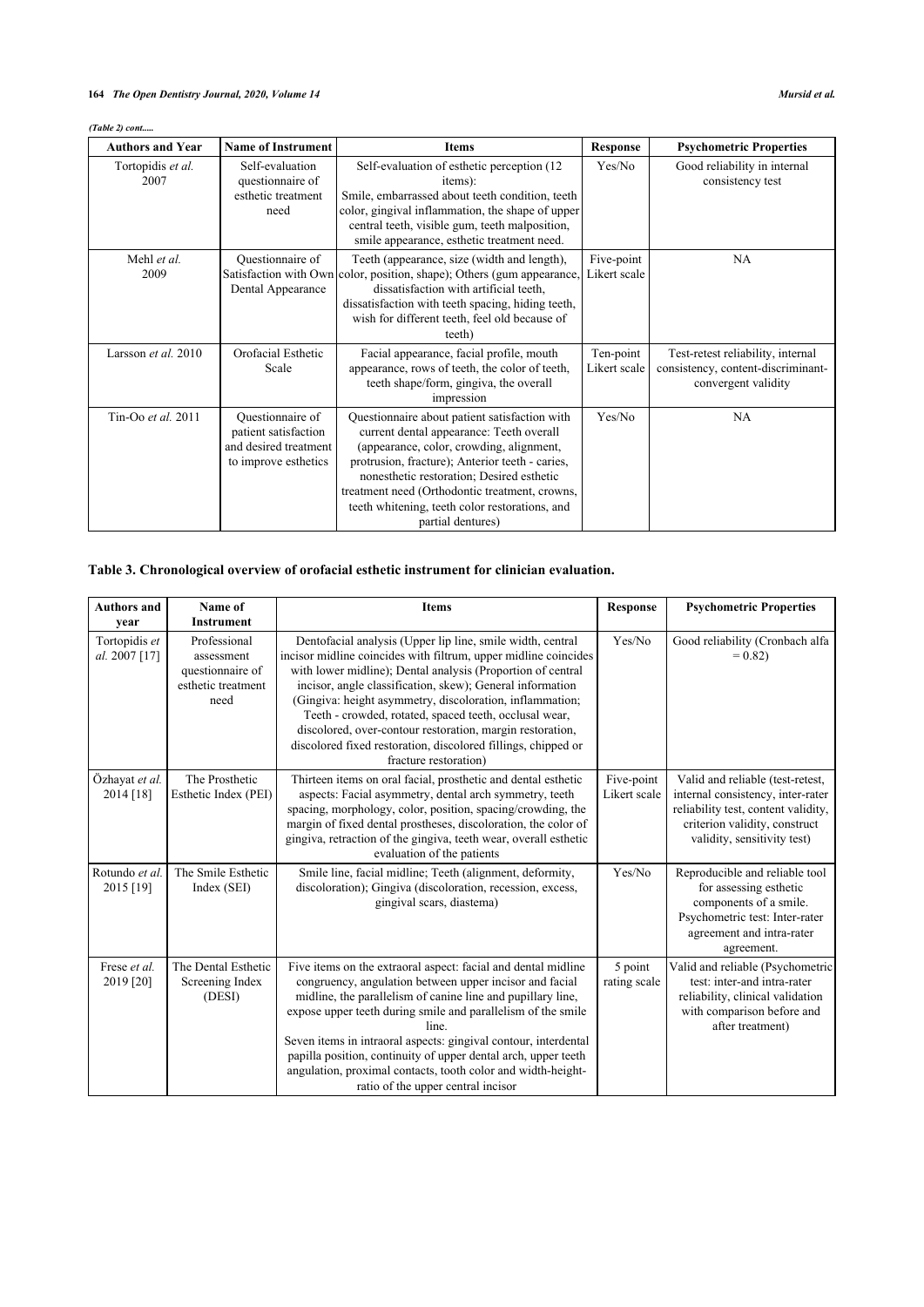| Table 4. Overview of studies using orofacial esthetic evaluation instruments from 2006 to 2020. |  |
|-------------------------------------------------------------------------------------------------|--|
|                                                                                                 |  |

| <b>Authors &amp; Year</b>              | <b>Title and Journal</b>                                                                                                                                         | Aims                                                                                                                                                                               | Sample                                                                                                                                                                                                                                                  | N                              | <b>Instruments</b><br><b>Used</b>                                                                                                                    |
|----------------------------------------|------------------------------------------------------------------------------------------------------------------------------------------------------------------|------------------------------------------------------------------------------------------------------------------------------------------------------------------------------------|---------------------------------------------------------------------------------------------------------------------------------------------------------------------------------------------------------------------------------------------------------|--------------------------------|------------------------------------------------------------------------------------------------------------------------------------------------------|
| Wolfart et al. 2006 [21]               | General well-being as an<br>important co-factor of self-<br>assessment of dental<br>appearance (Int J<br>Prosthodont)                                            | To correlate the general<br>well-being of patients with<br>judgment about the dental<br>appearance                                                                                 | 19-79 yr old with natural<br>dentition, fixed partial dentures,<br>removable partial dentures,<br>dental esthetic problems                                                                                                                              | 80                             | Dental<br>appearance<br>satisfaction<br>questionnaire                                                                                                |
| Samorodnitzky-Naveh et<br>al 2007 [22] | Patients' satisfaction with<br>dental esthetics (J Am Dent<br>Assoc)                                                                                             | To evaluate factors<br>influencing patient<br>satisfaction with dental<br>appearance and with the<br>results of esthetic treatment                                                 | <b>NA</b>                                                                                                                                                                                                                                               | 407                            | Dental<br>satisfaction<br>questionnaire                                                                                                              |
| Tortopidis et al.<br>2007 [17]         | Evaluation of the<br>relationship between<br>subjects' perception and<br>professional assessment of<br>esthetic treatment needs (J<br><b>Esthet Restor Dent)</b> | To examine the relationship<br>between Greek subjects'<br>perception and professional<br>assessment regarding the<br>need for esthetic dental<br>treatment                         | 17-65 yr old (a military dental<br>clinic in Tel Aviv, Israel)                                                                                                                                                                                          | 132                            | Professional<br>assessment<br>questionnaire of<br>esthetic treatment<br>needs. Self-<br>evaluation<br>questionnaire of<br>esthetic treatment<br>need |
| Mehl et al. 2009 [23]                  | Does the Oral Health<br><b>Impact Profile</b><br>Questionnaires measure<br>dental appearance? (Int J<br>Prosthodont)                                             | To evaluate whether there is<br>a need to develop a new<br>questionnaire measuring<br>dental appearance or if this<br>is already covered by the<br>OHIP-49                         | 49-69 yr old                                                                                                                                                                                                                                            | 30                             | QDA, OHIP-49,<br>OHIP-esthetic                                                                                                                       |
| Larrson et al. 2010 [1]                | Development of an<br>Orofacial Esthetic Scale<br>(OES) in prosthodontic<br>patients (Int J Prosthodont)                                                          | To develop a self-reported<br>orofacial esthetics<br>instrument, OES, addressing<br>prosthodontics concerns                                                                        | Prosthodontics patients at the<br>Center of Oral Rehabilitation<br>Linkoping, Sweden                                                                                                                                                                    | 119                            | <b>OES</b>                                                                                                                                           |
| Larsson et al. 2010 [24]               | Reliability and validity of<br>the Orofacial Esthetic Scale<br>in Prosthodontic Patients<br>(Int J Prosthodont)                                                  | To evaluate the reliability<br>and validity of OES                                                                                                                                 | 22-70 yr old (esthetic $&$<br>functional) & healthy control<br>groups (esthetic control $\&$<br>functional control)                                                                                                                                     | 119                            | <b>OES</b>                                                                                                                                           |
| Persic et al.2011 [25]                 | Psychometric Properties of<br>the Croatian version of the<br>Orofacial Esthetic Scale<br>and suggestion for<br>modification (Int J<br>Prosthodont)               | To develop and test the<br>psychometric properties of<br><b>OES</b> Croatian version                                                                                               | Subjects were divided into four<br>groups that included two patient<br>groups (esthetic normal but<br>functionally impaired &<br>esthetically impaired) & healthy<br>control groups (esthetically<br>normal control & esthetically<br>impaired control) | 126                            | <b>OES</b>                                                                                                                                           |
| Mehl et al. 2011 [11]                  | Patients' and dentist's<br>perception of dental<br>appearance (Clin Oral<br>Investig)                                                                            | To compare self- &<br>professional perception of<br>complex oral rehabilitation.<br>To evaluate the experience,<br>age & gender-related<br>differences in professional<br>judgment | 63±9 years old. Patients had been<br>treated in a student course at the<br>Department of Prosthodontics,<br>Germany                                                                                                                                     | 16<br>patients,<br>42 dentists | <b>QDA</b>                                                                                                                                           |
| Mon Tin-Oo et al.2011<br>[26]          | Factors influencing patient<br>satisfaction with dental<br>appearance $\&$ treatments<br>they desire to improve<br>esthetics (BMC Oral<br>Health)                | To identify patient<br>satisfaction with general<br>dental appearance, cosmetic<br>elements & desired<br>treatments                                                                | Patients newly registered at<br>HUSM Dental Clinic, Malaysia.<br>Adults >18 years old who had<br>not received any dental treatment<br>within the last six month                                                                                         | 243                            | Patients'<br>satisfaction with<br>current dental<br>appearance $\&$<br>desired esthetic<br>treatment needs<br>questionnaire                          |
| John et al. 2012 [27]                  | Validation of the Orofacial<br>Esthetic Scale in the<br>general population (Health<br>Qual Life Outcomes)                                                        | To assess how patients<br>perceive their dental &<br>facial, and to investigate<br>dimensionality, reliability, &<br>validity of OES scores in the<br>Swedish adults               | 32-66 years old. Swedish-<br>speaking subjects, 18 years old or<br>older                                                                                                                                                                                | 1159                           | <b>OES</b>                                                                                                                                           |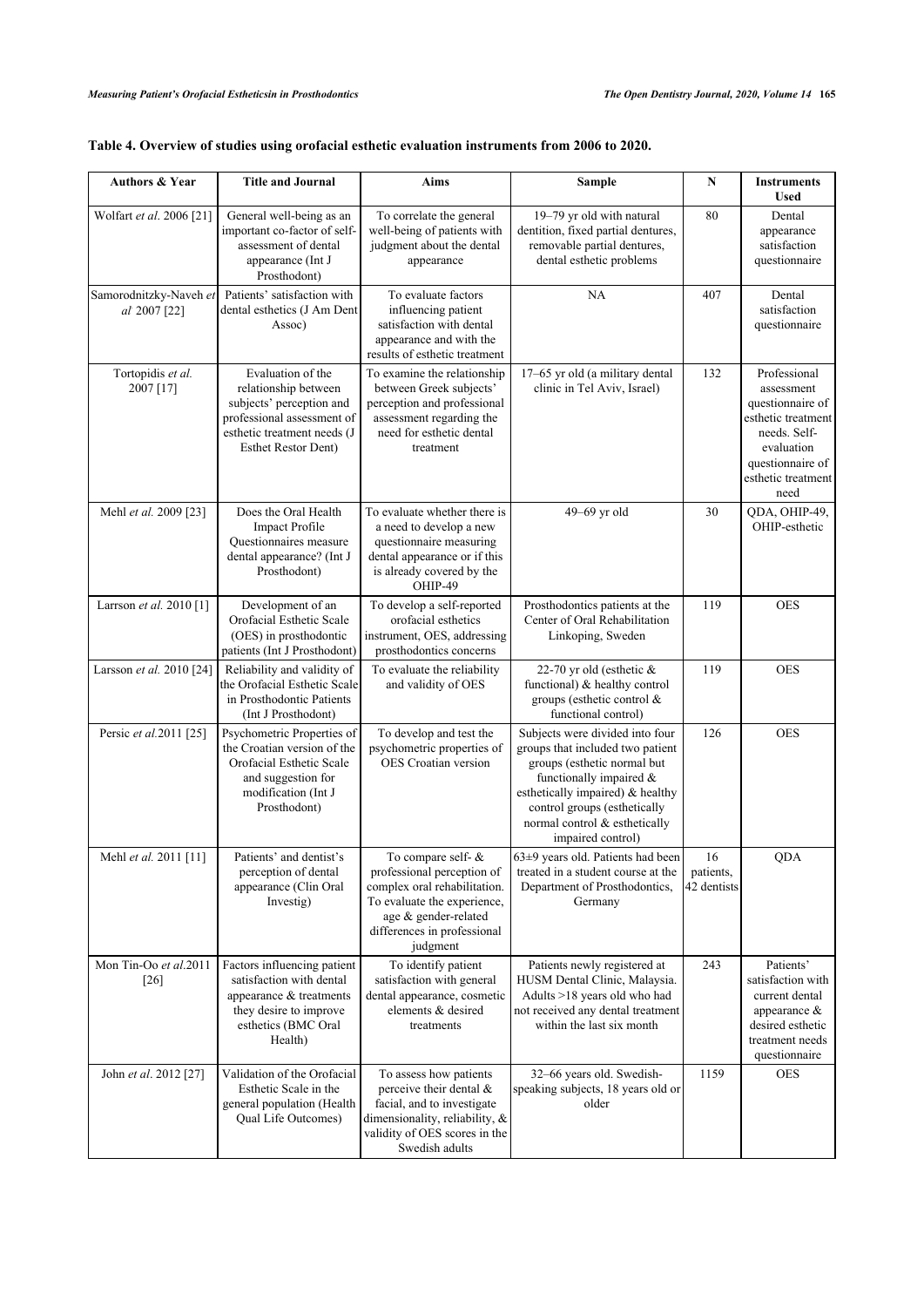# **166** *The Open Dentistry Journal, 2020, Volume 14 Mursid et al.*

| <b>Authors &amp; Year</b>         | <b>Title and Journal</b>                                                                                                                                                  | Aims                                                                                                                                                                                 | Sample                                                                                                                                                                                                                                                                                                                                  | N                                 | <b>Instruments</b><br><b>Used</b>                                                                                           |
|-----------------------------------|---------------------------------------------------------------------------------------------------------------------------------------------------------------------------|--------------------------------------------------------------------------------------------------------------------------------------------------------------------------------------|-----------------------------------------------------------------------------------------------------------------------------------------------------------------------------------------------------------------------------------------------------------------------------------------------------------------------------------------|-----------------------------------|-----------------------------------------------------------------------------------------------------------------------------|
| Al-Zarea 2013 [28]                | Satisfaction with the<br>appearance and the desired<br>treatment to improve<br>esthetics                                                                                  | To investigate participant<br>satisfaction with the<br>appearance of their teeth and<br>the desired treatments to<br>improve dental appearance                                       | Participants above 18 years old<br>had no medical disease or<br>condition that might affect their<br>ability to understand and score<br>the questionnaire, and received<br>no dental treatment for the last 6<br>months.                                                                                                                | 220                               | Patients'<br>satisfaction with<br>current dental<br>appearance $\&$<br>desired esthetic<br>treatment needs<br>questionnaire |
| Zhao et al. 2013 [29]             | Development of the<br>Chinese version of the<br>Orofacial Esthetic Scale (J<br>Oral Rehabil)                                                                              | To investigate the<br>psychometric properties of<br>OES among Chinese<br>speaking patients                                                                                           | $56.2 \pm 16.2$ -year-old<br>prosthodontics patients at<br>Hospital Medical University,<br>China. Subjects were divided into<br>four groups: Patient groups<br>(esthetic normal but functionally<br>impaired & esthetically impaired)<br>& healthy control groups<br>(esthetically normal control and<br>esthetically impaired control) | 202                               | <b>OES</b>                                                                                                                  |
| Ozhayat et al. 2014 [18]          | Validation of the Prosthetic<br>Esthetic Index (PEI) (Clin<br>Oral Investig)                                                                                              | To validate a new<br>comprehensive index, the<br>Prosthetic Esthetic Index<br>(PEI), for a professional<br>evaluation of esthetics in<br>prosthodontics patients                     | Participants were patients<br>missing at least one tooth $(3rd$<br>molar not included) & registered<br>for oral rehabilitation at the<br>Department of Odontology,<br>University of Copenhagen                                                                                                                                          | 99                                | PEI                                                                                                                         |
| Carlsson et al. 2014 [30]         | Orofacial Esthetics and<br>dental anxiety:<br>Associations with oral and<br>psychological health (Acta<br>Odontol Scandinav)                                              | To investigate self-rated<br>orofacial esthetics in patients<br>with dental anxiety & its<br>relationship to psychological<br>& oral health                                          | 20-81 ys old patients who were<br>referred to a dental anxiety<br>specialized clinic, University of<br>Gothenburg, Sweden                                                                                                                                                                                                               | 152                               | <b>OES</b>                                                                                                                  |
| Mehl et al. 2014 [31]             | Perception of dental<br>esthetic in different<br>cultures (Int J Prosthodont)                                                                                             | To compare patients' &<br>dentists' perceptions of<br>dental appearance                                                                                                              | 22-67-year-old patients at a<br>private practice in London                                                                                                                                                                                                                                                                              | 29<br>patients<br>94 dentists     | QDA                                                                                                                         |
| Danneman et al. 2014<br>$[2]$     | Recognition of patient-<br>reported impairment in oral<br>aesthetics (J Oral Rehabil)                                                                                     | To investigate the degree of<br>effective recognition by<br>professionals of patient-<br>estimated oral esthetic<br>impairment & the most<br>reliable aspects in such<br>recognition | Patients missing at least one<br>tooth ( $3^{rd}$ molar not included) &<br>registered for oral rehabilitation<br>at the Department of Odontology,<br>University of Copenhagen                                                                                                                                                           | 99                                | PEI, OES<br>Oral Health<br>Impact Profile<br>Aesthetics<br>(OHIP-Aes)                                                       |
| Reissmann et al. 2014<br>$[32]$   | Development and<br>validation of the German<br>version of OES (Clin Oral<br>Investig)                                                                                     | To develop a German<br>version of OES and to assess<br>its psychometric properties                                                                                                   | 41-70 yr old patients recruited at<br>the Department of Prosthetic<br>Dentistry, University Medical<br>Center Hamburg-Eppendorf,<br>Germany with or without dental<br>treatment need. Not based on<br>esthetic concern, only on clinical<br>consideration                                                                               | 165                               | <b>OES</b>                                                                                                                  |
| Rotundo et al. 2015 [19]          | The Smile Esthetic Index<br>(SEI): A method to<br>measure the esthetics of the<br>smile. An intra & inter-<br>rater agreement study<br>(Euro J Oral Implantol)            | To propose a method to<br>measure the esthetics of the<br>smile & to report its<br>validation by means of intra<br>& inter-rater agreement                                           | Frontal pictures of smiles of<br>patients from 19-61 years old                                                                                                                                                                                                                                                                          | 70<br>patients<br>10<br>examiners | <b>SEI</b>                                                                                                                  |
| Bimbashi V et al. 2015<br>$[33]$  | Psychometric properties of<br>the Albanian version of the<br>Orofacial Esthetic Scale<br>(OES-ALB) (BMC Oral<br>Health)                                                   | To adapt OES & test<br>psychometric properties of<br>the Albanian version in the<br>Republic of Kosovo                                                                               | 19–86 years old (prosthodontics<br>patients without treatment need,<br>with treatment need, dental<br>students with natural teeth<br>without treatment need                                                                                                                                                                             | 169                               | <b>OES</b>                                                                                                                  |
| Wetselaar P et al. 2015<br>$[34]$ | Psychometric properties of<br>the Orofacial Esthetic Scale<br>(OES-NL) Dutch version in<br>dental patients with &<br>without self-reported tooth<br>wear (J Oral Rehabil) | To test the psychometric<br>properties of the Dutch<br>version of OES in dental<br>patients with & without self-<br>reported tooth wear                                              | Adult patients referred to the<br>Clinic of Orofacial Pain and<br>Dysfunction because of<br>temporomandibular disorder,<br>dental sleep disorder & tooth<br>wear                                                                                                                                                                        | 583                               | <b>OES</b>                                                                                                                  |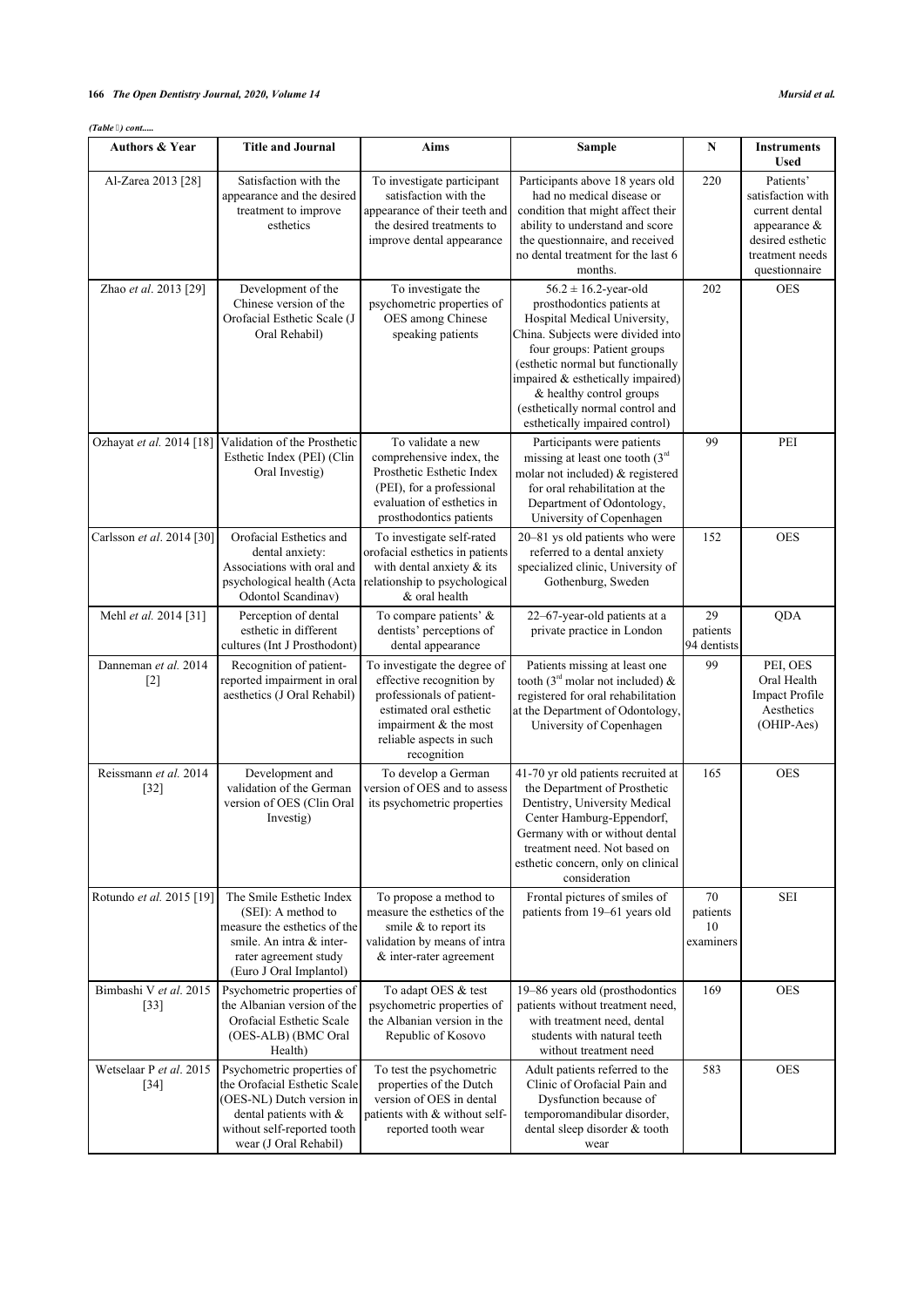|  | (Table 6) cont |
|--|----------------|
|  |                |

| <b>Authors &amp; Year</b>         | <b>Title and Journal</b>                                                                                                                                                                                             | Aims                                                                                                                                                                                                                                                                                  | Sample                                                                                                                                                                                         | N    | <b>Instruments</b><br><b>Used</b>                                                                                          |
|-----------------------------------|----------------------------------------------------------------------------------------------------------------------------------------------------------------------------------------------------------------------|---------------------------------------------------------------------------------------------------------------------------------------------------------------------------------------------------------------------------------------------------------------------------------------|------------------------------------------------------------------------------------------------------------------------------------------------------------------------------------------------|------|----------------------------------------------------------------------------------------------------------------------------|
| Persic and Celebic 2015<br>$[35]$ | Influence of different<br>prosthodontics<br>rehabilitation option on<br>Oral Health-related Quality<br>of Life, Orofacial Esthetics<br>and Chewing Function<br>based on patient-reported<br>outcomes (Qual Life Res) | To assess the influence of<br>different prosthodontics<br>rehabilitation options on<br>improvement of orofacial<br>esthetics, chewing function,<br>and oral health-related<br>quality of life                                                                                         | Patients who were treated either<br>with conventional or implant-<br>supported dentures at the<br>Prosthodontics Department,<br>School of Dental Medicine,<br>University of Zagreb.            | 263  | OHIP, OES and<br>Chewing<br>Function<br>Questionnaire<br>(CFQ)                                                             |
| Ozhayat et al. 2016 [36]          | Responsiveness of the<br>Prosthetic Esthetic Index<br>(Clin Oral Investig)                                                                                                                                           | To evaluate the<br>responsiveness of the<br>Prosthetic Esthetic Index<br>(PEI)                                                                                                                                                                                                        | Adult patients at the<br>Prosthodontics Department,<br>University of Copenhagen before<br>& after treatment                                                                                    | 57   | OES & PEI                                                                                                                  |
| Alhajj et al. 2016 [37]           | Development, validation<br>and psychometric<br>properties of the Arabic<br>version of the Orofacial<br>Esthetic Scale: OES-Ar<br>(BMC Oral Health)                                                                   | To develop the Arabic<br>version of the OES (OES-<br>Ar) and to investigate its<br>psychometric properties<br>among Arabic-speaking<br>populations with and without<br>esthetic impairment.                                                                                           | Participant aged 18 years and<br>older recruited from conservative<br>and prosthodontics department at<br>faculty of dentistry, Thamar<br>University, and private dental<br>clinics            | 230  | <b>OES</b>                                                                                                                 |
| Oreški et al. 2017 [38]           | Assessment of esthetic<br>characteristic of the teeth<br>and surrounding anatomical<br>structure (Acta Stomatol<br>Croat)                                                                                            | To determine differences<br>between general population,<br>dentists & prosthodontics<br>specialists, and to determine<br>the difference in their<br>perception of anterior teeth<br>anatomical variations &<br>surrounding structures based<br>on the gender & age of the<br>assessor | 19-40 yr old. Participants had a<br>permanent fully toothed dentition<br>(excluding $3^{rd}$ molars) & mostly<br>intact upper front teeth. All<br>respondents belonged to the<br>Angle class I | 60   | <b>OES</b>                                                                                                                 |
| Aldaij et al. 2018 [39]           | Patient satisfaction with<br>dental appearance and<br>treatment desire to improve<br>esthetics (J Oral Health<br>Comm Dent)                                                                                          | To evaluate the patient's<br>satisfaction with dental<br>appearance and treatment<br>desire to improve esthetics.                                                                                                                                                                     | Adult patient (18 years and<br>above) who attended to the<br>department of university dental<br>clinic of Riyadh Elm University,<br>Saudi Arabia                                               | 1147 | Patients'<br>satisfaction with<br>current dental<br>appearance $\&$<br>desired esthetic<br>treatment need<br>questionnaire |
| Pallares et al. 2018 [40]         | Development, validity and<br>reliability of the Orofacial<br>Scale-Spanish version (J<br>Prosthodont Res)                                                                                                            | To develop a Spanish<br>version of the Orofacial<br>Esthetic Scale (OES-Sp) and<br>to determine psychometric<br>properties in dental patients.                                                                                                                                        | The Spanish-speaking participant<br>from Healthpertners dental clinic<br>(age mean $\pm$ sd: 42,9 $\pm$ 12,3 years)                                                                            | 331  | OES, OHIP                                                                                                                  |
| Reissman et al. 2019<br>$[41]$    | Measuring patient's<br>orofacial appearance.<br>Validity and reliability of<br>the English-language<br>Orofacial Esthetic Scale<br>(JADA)                                                                            | To determine the<br>psychometric properties of<br>the English-language version<br>of OES-E in a population of<br>the dental patient                                                                                                                                                   | 56.7±15.8-year-old English<br>dental patients from Health<br>Partners dental clinic in<br>Minnesota, USA                                                                                       | 1784 | <b>OES</b>                                                                                                                 |

### **4. DISCUSSION**

The success of prosthodontics treatment not only restores the function of the stomatognathic system but also provides a pleasing and esthetic appearance of restoration in harmony with the whole body. Clinical experiences and research showed that patients' opinions of esthetic parameters often were different from clinicians. Even though it is not easy to measure because it is influenced by several factors such as age, gender, education level, and culture, the assessment has to be done. There are several ways to measure the patient's self-perception of orofacial appearance; first is the satisfaction of orofacial esthetic appearance; second is the impact of its impairment, which is strongly related to the psychosocial quality of life [\[26](#page-8-24), [28,](#page-8-26) [42](#page-9-6), [43](#page-9-1)]. These two methods also can be assessed in different periods of time; existing condition/previous dental treatment and after receiving treatment. In this review, we only analyzed instruments to evaluate the patient perception of orofacial appearance. In this scoping study, we found four instruments for assessing the patient's perception of orofacial aesthetic, which include the prosthodontic aspect. The measurements used by Tortopidis *et al*., Tin-Oo *et al*., Questionnaire Satisfaction with their own dental appearance' (QDA) and Orofacial Esthetic Scale (OES). The patients' satisfaction regarding their orofacial condition was asked in all the instruments. All self-assessment instruments investigated the impact of esthetic impairment and or the desired treatment needed to overcome the problem, except the OES. The OES instead evaluates the overall satisfaction of the patient with his/her esthetic appearance. As the most common instrument used in research, the OES has good psychometric properties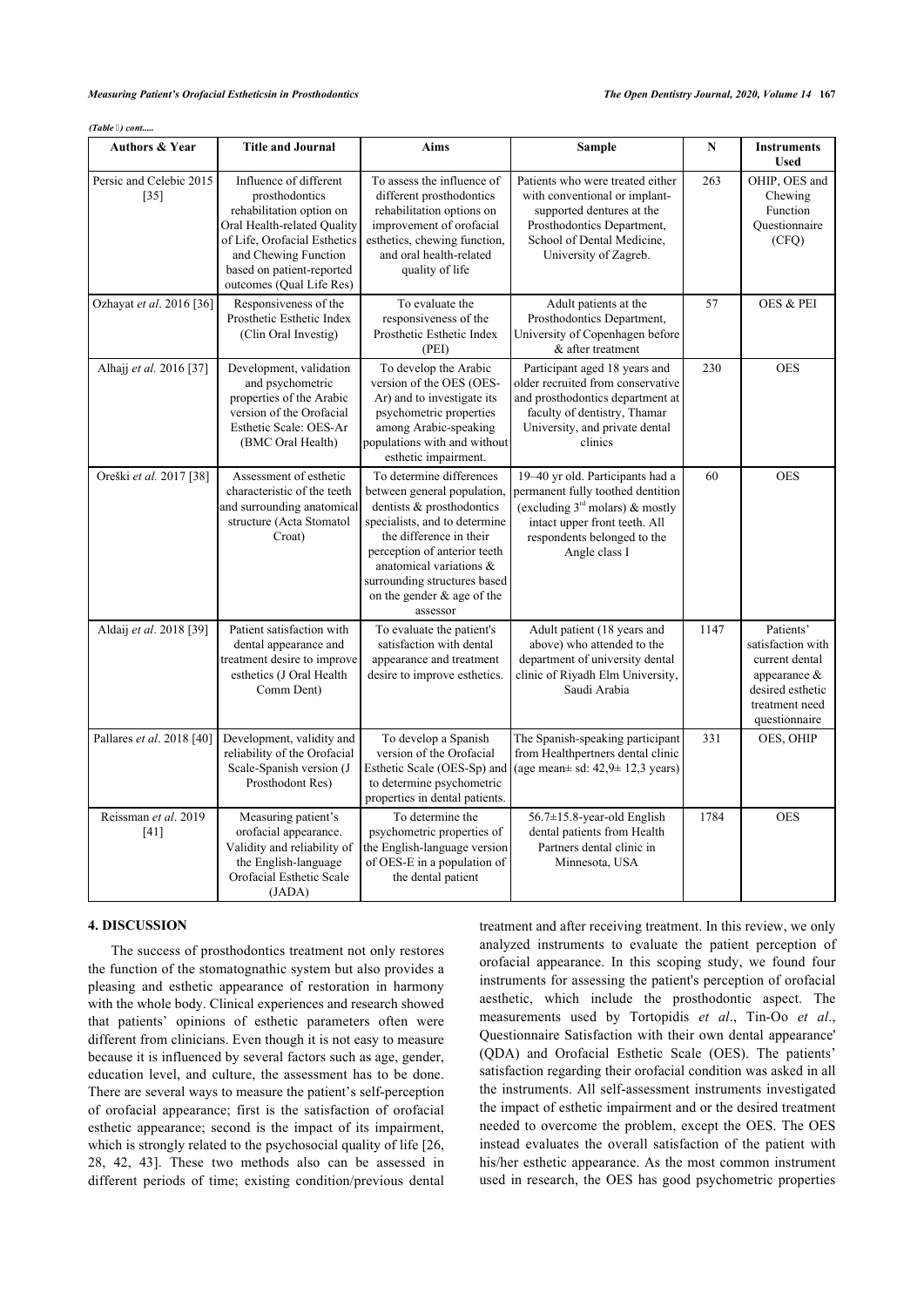and has been adapted cross-culturally to several languages such as; Croatia, Chinese, Albanian, Dutch, Germany, Arabic, and Spanish [\[25,](#page-8-23) [29,](#page-8-27) [32](#page-8-30) - [34,](#page-8-32) [37,](#page-9-1) [40](#page-9-4), [41](#page-9-5)]. Although the instrument developed by Tortopidis *et al*. showed good reliability, there has been no report of its use in other published studies. The QDA was developed from an earlier version by Wolfart *et al*. [[21\]](#page-8-19). Mehl *et al*. reintroduced it with the name of QDA in a shorter version and used several times to assess the perceptions of aesthetics for their research [\[11,](#page-8-10) [23](#page-8-21), [31,](#page-8-29) [44](#page-9-2)]. Even though used by Mehl *et al*., the QDA has not been proven to be valid and reliable, the scoring method and its interpretation are not explained in the published articles. Other instruments identified were questionnaires for patient satisfaction with esthetics and the need for dental esthetic treatment.

In this study, we recognized that there are several clinical measurements for assessing the aesthetic orofacial that includes the prosthodontic aspect. Tortopidis *et al*. made a questionnaire with the aesthetic aspect of prosthodontics covered by the measurement, but the interpretation of the summary score and its reliability was not reported [[17](#page-8-15)]. Another measurement is the Smile Esthetic Index (SEI); it also has some prosthodontic aesthetic aspects associated with the overall smile assessment [[19\]](#page-8-17). This tool demonstrates the value of good agreement on inter-rater and intra-rater reliability tests but has not been reported in clinical or other studies. Esthetic evaluation instruments that have been tested for validity and reliability for prosthodontic cases are Prosthetic Esthetic Index (PEI) and also have good responsiveness [[18](#page-8-16), [36\]](#page-9-0). Developed by Ozhayat *et al*., this tool is for clinicians in daily practice or research because it considers structured aspects which include aesthetic prosthetic aspects of the face, mouth, prosthetic, and comprehensive dental aesthetic. PEI questionnaires have been reported to have been used in studies for assessing orofacial aesthetic impairment in prosthodontic [\[2\]](#page-8-1). The most current tool found was the 'Dental Esthetic Screening Index' (DESI) developed by Frese *et al*. in 2019, based on their review findings in 2012. The DESI was found to be a reliable and valid instrument for the quantitative assessment of dentofacial esthetics.

The 'Professional assessment questionnaire of esthetic treatment need', the PEI, and the SEI, although assessed clinically, remain influenced by the subjectivity of the clinician. However, this method is an effective way of evaluating because it is easy and fast in assessing an aesthetic disorder rather than a measurable objective examination. The scoring method, clinician's experience, previous dental education, and culture can influence the clinician's assessment [[25,](#page-8-23) [31,](#page-8-29) [35,](#page-8-33) [44\]](#page-9-2). Guidelines to determine a scoring scale, such as that included in SEI, may help reduce subjectivity. Dichotomous questions, yes/no answers are easy to answer, but in terms of analysis, such questions will only separate respondents into two broad groupings, and finer comparisons are usually required. Likert scale questions and semantic differentials to measure attitude respondent towards perception, feeling, or opinion can indicate responses by the degree of positive and negative statements. Both Likert scale and semantic differentials usually incorporate'odd-numbered' steps and creating mid-point, which gives the respondent a choice to neither agree nor disagree[[45\]](#page-9-7). These should be considered because some respondents have the tendency to be ambivalent. The number of Likert scale choices and the selection of words such as always, often, seldom or sometimes might affect the pattern of the responses with different cultural backgrounds [[46](#page-9-8)]. In comparison, the DESI would provide a comprehensive index that allows for objective quantification of the clinical situation for reliable baseline and outcome assessment in esthetic dentistry compared with the PEI, the SEI, and the questionnaire of professional assessment. Extraoral and intraoral scores of the DESI quantification were done by a fivepoint rating scale that allows for stepwise gradation of the esthetic deviance to ideal.

The instruments identified in this review use a variety of esthetical aspects to determine the patient's perception and the clinician's evaluation. All instruments were found to cover all the aspects of prosthodontics esthetic analysis recommended in several references, including facial, dentolabial, tooth, gingival, and smile analyses. Tooth color and position were found to be the most important factors in recognizing esthetic impairment [[26](#page-8-24), [28,](#page-8-26) [42\]](#page-9-6). Similar results have been reported by Dannemand *et al*., Somorodnitzki *et al*., and Oo *et al*. Tooth analysis (appearance, color, alignment, space, proportion, and wear), gingival appearance, smile analysis, facial, and unesthetic restoration or prosthesis were identified as important esthetic factors in this review.

These findings showed that scoping studies can provide an important result from the research question presented in this study. It can be useful as a starting point, based on the evidence to decide for the relevant instrument in esthetic prosthodontics research. As the limitation of this study, we found it very challenging to identify the relevant study with the resources available. But the recommendation step suggested by Levac *et al.* [\[13\]](#page-8-34) to involve at least two independent researchers and a reviewer to determine agreement in every stage surely solved the problem.

Furthermore, this finding can give preliminary results to conduct a systemized and comprehensive study to legitimize the best instrument for esthetic evaluation. The comprehensive and ideal criteria for the good instrument properties from the Scientific Advisory Committee (SAC) of the Medical Outcome Trust should include eight attributes; conceptual and measurement model, validity, reliability, responsiveness, interpretability, respondent and administrative burden, alternative forms and cultural and language adaptation [\[47](#page-9-9)].

### **CONCLUSION**

Esthetics is subjective and is influenced by many factors. Instruments for subjective and objective evaluation are needed to determine the esthetic perceptions of clinicians and patients. OES is the most widely used instrument for self-evaluation in orofacial esthetics research. The PEI and the DESI were identified as the quantifiable valid and reliable tools used for orofacial esthetic evaluation by the clinician.

### **CONSENT FOR PUBLICATION**

Not applicable.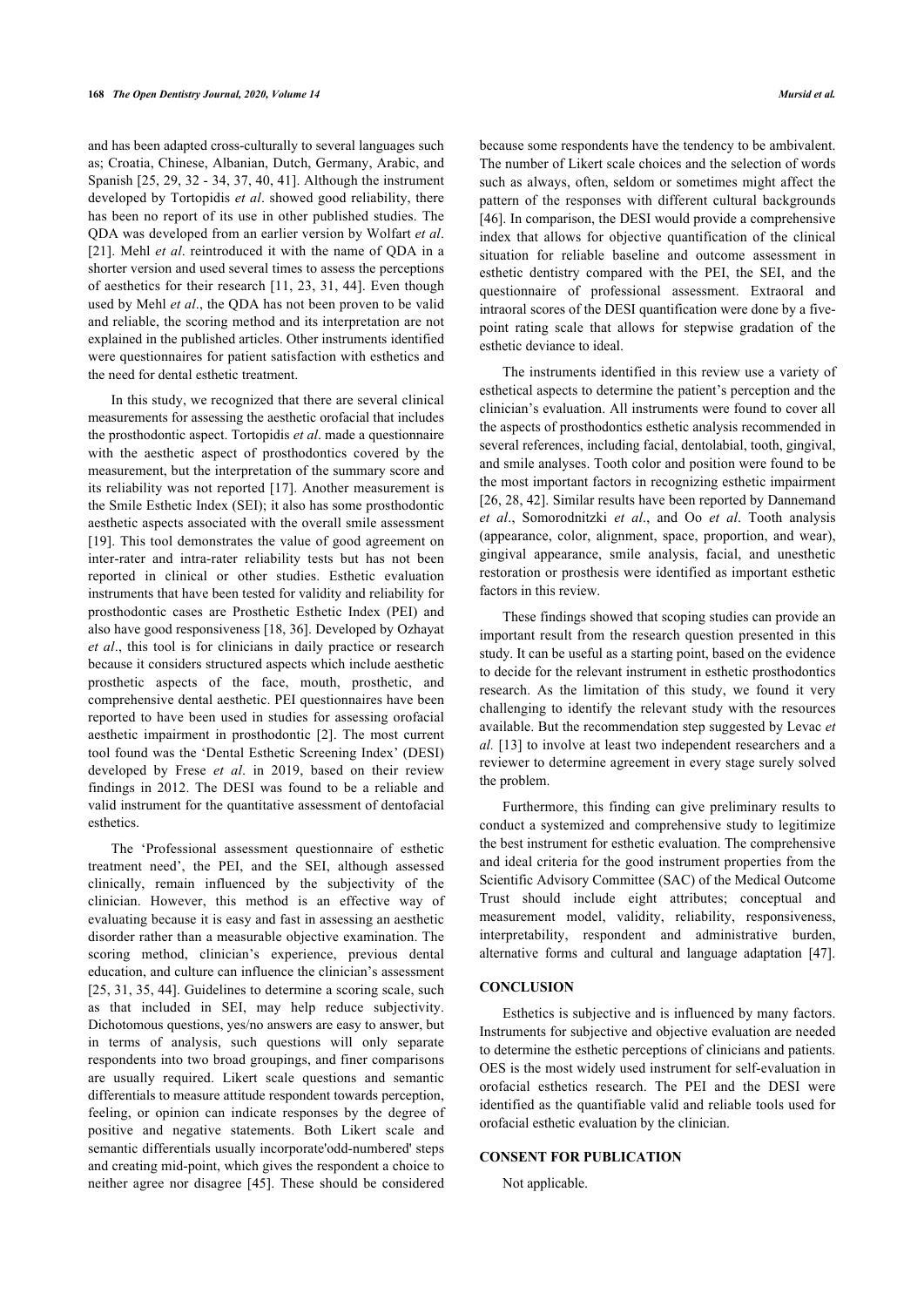### **FUNDING**

<span id="page-8-15"></span>The publication of this manuscript is supported by the Universitas Indonesia Grant No. NKB-0413/UN2.R3.1 /HKP.05.00/2019.

### **CONFLICT OF INTEREST**

<span id="page-8-16"></span>The author declares no conflict of interest, financial or otherwise.

### <span id="page-8-17"></span>**ACKNOWLEDGEMENTS**

Declared none.

### <span id="page-8-18"></span><span id="page-8-0"></span>**REFERENCES**

- [1] Larsson P, John MT, Nilner K, Bondemark L, List T. Development of an Orofacial Esthetic Scale in prosthodontic patients. Int J Prosthodont 2010; 23(3): 249-56. [PMID: [20552092](http://www.ncbi.nlm.nih.gov/pubmed/20552092)]
- <span id="page-8-19"></span><span id="page-8-1"></span>[2] Dannemand K, Özhayat EB. Recognition of patient-reported impairment in oral aesthetics. J Oral Rehabil 2014; 41(9): 692-9. [\[http://dx.doi.org/10.1111/joor.12183\]](http://dx.doi.org/10.1111/joor.12183) [PMID: [24836917](http://www.ncbi.nlm.nih.gov/pubmed/24836917)]
- <span id="page-8-20"></span><span id="page-8-2"></span>[3] Chen P, Yu S, Zhu G. The psychosocial impacts of implantation on the dental aesthetics of missing anterior teeth patients. Br Dent J 2012; 213(11)E20
- <span id="page-8-21"></span><span id="page-8-3"></span>[\[http://dx.doi.org/10.1038/sj.bdj.2012.1090](http://dx.doi.org/10.1038/sj.bdj.2012.1090)] [PMID: [23222358\]](http://www.ncbi.nlm.nih.gov/pubmed/23222358) [4] Parashar P, Paliwal A, Parekh V, Shingala A, Patel S, Shah J. A
- complete analysis of quality of life measure and esthetic component in indore population. J Int Oral Health 2015; 7(10): 77-81.
- <span id="page-8-22"></span><span id="page-8-4"></span>[5] Michaud PL, de Grandmont P, Feine JS, Emami E. Measuring patientbased outcomes: Is treatment satisfaction associated with oral healthrelated quality of life? J Dent 2012; 40(8): 624-31. [\[http://dx.doi.org/10.1016/j.jdent.2012.04.007\]](http://dx.doi.org/10.1016/j.jdent.2012.04.007) [PMID: [22522414](http://www.ncbi.nlm.nih.gov/pubmed/22522414)]
- <span id="page-8-23"></span><span id="page-8-5"></span>[6] Leles CR, Morandini WJ, da Silva ÉT, de F Nunes M, Freire MC. Assessing perceived potential outcomes of prosthodontic treatment in partial and fully edentulous patients. J Oral Rehabil 2008; 35(9): 682-9.

[\[http://dx.doi.org/10.1111/j.1365-2842.2007.01839.x\]](http://dx.doi.org/10.1111/j.1365-2842.2007.01839.x) [PMID: [18793353\]](http://www.ncbi.nlm.nih.gov/pubmed/18793353)

- <span id="page-8-24"></span><span id="page-8-6"></span>[7] Van der Geld P. Smiling and speaking in a dental perspective: A dental and psychological approach. Radboud University Nijmegen Medical Center 2012.
- <span id="page-8-25"></span><span id="page-8-7"></span>[8] Fradeani M. Esthetic rehabilitation in fixed prosthodontics Vol 1: Esthetic analysis: A systemic approach to prosthetic treatment. Germany 2004.
- <span id="page-8-26"></span><span id="page-8-8"></span>[9] Mclaren E, Culp L. Smile Analysis. J Cosmet Dent 2013; 29(1): 94-108.
- <span id="page-8-27"></span><span id="page-8-9"></span>[10] Frese C, Staehle HJ, Wolff D. The assessment of dentofacial esthetics in restorative dentistry: A review of the literature. J Am Dent Assoc 2012; 143(5): 461-6. [\[http://dx.doi.org/10.14219/jada.archive.2012.0205](http://dx.doi.org/10.14219/jada.archive.2012.0205)] [PMID: [22547716\]](http://www.ncbi.nlm.nih.gov/pubmed/22547716)
- <span id="page-8-28"></span><span id="page-8-10"></span>[11] Mehl CJ, Harder S, Kern M, Wolfart S, Patients' and dentists' perception of dental appearance. Clin Oral Investig 2011; 15(2): 193-9.
- <span id="page-8-29"></span><span id="page-8-11"></span>[\[http://dx.doi.org/10.1007/s00784-010-0393-y](http://dx.doi.org/10.1007/s00784-010-0393-y)] [PMID: [20232095\]](http://www.ncbi.nlm.nih.gov/pubmed/20232095) [12] Arksey H, Malley LO, Arksey H, Malley LO. Scoping studies : Towards a methodological framework Scoping. Int J Soc Res
- Methodol 2005; 8(1): 37-41. [\[http://dx.doi.org/10.1080/1364557032000119616\]](http://dx.doi.org/10.1080/1364557032000119616)
- <span id="page-8-34"></span><span id="page-8-30"></span>[13] Levac D, Colquhoun H, O'Brien KK. Scoping studies: Advancing the methodology. Implement Sci 2010; 5(69): 69. [\[http://dx.doi.org/10.1186/1748-5908-5-69\]](http://dx.doi.org/10.1186/1748-5908-5-69) [PMID: [20854677](http://www.ncbi.nlm.nih.gov/pubmed/20854677)]
- <span id="page-8-31"></span><span id="page-8-12"></span>[14] Peters MDJ, Godfrey CM, Khalil H, McInerney P, Parker D, Soares CB. Guidance for conducting systematic scoping reviews. Int J Evid-Based Healthc 2015; 13(3): 141-6. [\[http://dx.doi.org/10.1097/XEB.0000000000000050\]](http://dx.doi.org/10.1097/XEB.0000000000000050) [PMID: [26134548\]](http://www.ncbi.nlm.nih.gov/pubmed/26134548)
- <span id="page-8-32"></span><span id="page-8-13"></span>[15] Martin W, Pollini A, Morton D. The influence of restorative procedures on esthetic outcomes in implant dentistry: A systematic review Int J Oral Maxillofac Implants 2014; 29: 142-54. [\[http://dx.doi.org/10.11607/jomi.2014suppl.g3.1](http://dx.doi.org/10.11607/jomi.2014suppl.g3.1)]
- <span id="page-8-33"></span><span id="page-8-14"></span>[16] Moher D, Liberati A, Tetzlaff J, Altman DG, Group TP. Preferred

reporting items for systematic reviews and meta-analyses: the PRISMA statement. PLoS Med 2009; 6(7)e1000097

- [\[http://dx.doi.org/10.1371/journal.pmed.1000097\]](http://dx.doi.org/10.1371/journal.pmed.1000097) [PMID: [19621072](http://www.ncbi.nlm.nih.gov/pubmed/19621072)] [17] Tortopidis D, Hatzikyriakos A, Kokoti M, Menexes G, Tsiggos N. Evaluation of the relationship between subjects' perception and
- professional assessment of esthetic treatment needs. J Esthet Restor Dent 2007; 19(3): 154-62. [\[http://dx.doi.org/10.1111/j.1708-8240.2007.00089.x\]](http://dx.doi.org/10.1111/j.1708-8240.2007.00089.x) [PMID:

[17518906\]](http://www.ncbi.nlm.nih.gov/pubmed/17518906)

- [18] Özhavat EB, Dannemand K. Validation of the prosthetic esthetic index. Clin Oral Investig 2014; 18(5): 1447-56. [\[http://dx.doi.org/10.1007/s00784-013-1109-x\]](http://dx.doi.org/10.1007/s00784-013-1109-x) [PMID: [24068286](http://www.ncbi.nlm.nih.gov/pubmed/24068286)]
- [19] Rotundo R, Nieri M, Bonaccini D, *et al.* The Smile Esthetic Index (SEI): A method to measure the esthetics of the smile. An intra-rater and inter-rater agreement study. Eur J Oral Implantology 2015; 8(4): 397-403.

[PMID: [26669549\]](http://www.ncbi.nlm.nih.gov/pubmed/26669549)

- [20] Frese C, Leciejewski F, Specht R, *et al.* The dental esthetic screening index: A new tool for assessment of dento-facial esthetics in restorative dentistry. J Esthet Restor Dent 2019; 31(6): 572-82. [\[http://dx.doi.org/10.1111/jerd.12522\]](http://dx.doi.org/10.1111/jerd.12522) [PMID: [31483563](http://www.ncbi.nlm.nih.gov/pubmed/31483563)]
- [21] Wolfart S, Quaas AC, Freitag S, Kropp P, Gerber W-D, Kern M. General well-being as an important co-factor of self-assessment of dental appearance. Int J Prosthodont 2006; 19(5): 449-54. [PMID: [17323722\]](http://www.ncbi.nlm.nih.gov/pubmed/17323722)
- [22] Samorodnitzky-Naveh GR, Geiger SB, Levin L. Patients' satisfaction with dental esthetics. J Am Dent Assoc 2007; 138(6): 805-8. [\[http://dx.doi.org/10.14219/jada.archive.2007.0269](http://dx.doi.org/10.14219/jada.archive.2007.0269)] [PMID: [17545270\]](http://www.ncbi.nlm.nih.gov/pubmed/17545270)
- [23] Mehl C, Kern M, Freitag-Wolf S, Wolfart M, Brunzel S, Wolfart S. Does the Oral Health Impact Profile questionnaire measure dental appearance? Int J Prosthodont 2009; 22(1): 87-93. [PMID: [19260435\]](http://www.ncbi.nlm.nih.gov/pubmed/19260435)
- [24] Larsson P, John MT, Nilner K, List T. Reliability and validity of the Orofacial Esthetic Scale in prosthodontic patients. Int J Prosthodont 2010; 23(3): 257-62. [PMID: [20552093\]](http://www.ncbi.nlm.nih.gov/pubmed/20552093)
- [25] Persic S, Milardovic S, Mehulic K, Celebic A. Psychometric properties of the Croatian version of the Orofacial Esthetic Scale and suggestions for modification. Int J Prosthodont 2011; 24(6): 523-33. [PMID: [22146251\]](http://www.ncbi.nlm.nih.gov/pubmed/22146251)
- [26] Tin-Oo MM, Saddki N, Hassan N. Factors influencing patient satisfaction with dental appearance and treatments they desire to improve aesthetics. BMC Oral Health 2011; 11(1): 6. [\[http://dx.doi.org/10.1186/1472-6831-11-6\]](http://dx.doi.org/10.1186/1472-6831-11-6) [PMID: [21342536\]](http://www.ncbi.nlm.nih.gov/pubmed/21342536)
- [27] John MT, Larsson P, Nilner K, Bandyopadhyay D, List T. Validation of the Orofacial Esthetic Scale in the general population. Health Qual Life Outcomes 2012; 10(1): 135.
- [\[http://dx.doi.org/10.1186/1477-7525-10-135\]](http://dx.doi.org/10.1186/1477-7525-10-135) [PMID: [23158767\]](http://www.ncbi.nlm.nih.gov/pubmed/23158767) [28] Al-Zarea B K. Satisfaction with appearance and the desired treatment to improve aesthetics Int J Dent 2013; 2013
- [\[http://dx.doi.org/10.1155/2013/912368](http://dx.doi.org/10.1155/2013/912368)] [29] Zhao Y, He SL. Development of the Chinese version of the Oro-facial Esthetic Scale. J Oral Rehabil 2013; 40(9): 670-7.

[\[http://dx.doi.org/10.1111/joor.12077\]](http://dx.doi.org/10.1111/joor.12077) [PMID: [23829233\]](http://www.ncbi.nlm.nih.gov/pubmed/23829233)

- [30] Carlsson V, Hakeberg M, Blomkvist K, Wide Boman U. Orofacial esthetics and dental anxiety: associations with oral and psychological health. Acta Odontol Scand 2014; 72(8): 707-13.
- [\[http://dx.doi.org/10.3109/00016357.2014.898786\]](http://dx.doi.org/10.3109/00016357.2014.898786) [PMID: [24673395\]](http://www.ncbi.nlm.nih.gov/pubmed/24673395) [31] Mehl C, Wolfart S, Vollrath O, Wenz H-J, Kern M. Perception of dental esthetics in different cultures. Int J Prosthodont 2014; 27(6): 523-9.

[\[http://dx.doi.org/10.11607/ijp.3908](http://dx.doi.org/10.11607/ijp.3908)] [PMID: [25390865\]](http://www.ncbi.nlm.nih.gov/pubmed/25390865)

- [32] Reissmann DR, Benecke AW, Aarabi G, Sierwald I. Development and validation of the German version of the Orofacial Esthetic Scale. Clin Oral Investig 2014; 1-9. [PMID: [25467234\]](http://www.ncbi.nlm.nih.gov/pubmed/25467234)
- [33] Bimbashi V, Čelebić A, Staka G, Hoxha F, Peršić S, Petričević N. Psychometric properties of the Albanian version of the Orofacial Esthetic Scale: OES-ALB. BMC Oral Health 2015; 15(97): 97. [\[http://dx.doi.org/10.1186/s12903-015-0083-x\]](http://dx.doi.org/10.1186/s12903-015-0083-x) [PMID: [26306391](http://www.ncbi.nlm.nih.gov/pubmed/26306391)]
- [34] Wetselaar P, Koutris M, Visscher CM, Larsson P, John MT, Lobbezoo F. Psychometric properties of the Dutch version of the Orofacial Esthetic Scale (OES-NL) in dental patients with and without selfreported tooth wear. J Oral Rehabil 2015; 42(11): 803-9. [\[http://dx.doi.org/10.1111/joor.12314\]](http://dx.doi.org/10.1111/joor.12314) [PMID: [26037598\]](http://www.ncbi.nlm.nih.gov/pubmed/26037598)
- [35] Peršić S, Čelebić A. Influence of different prosthodontic rehabilitation